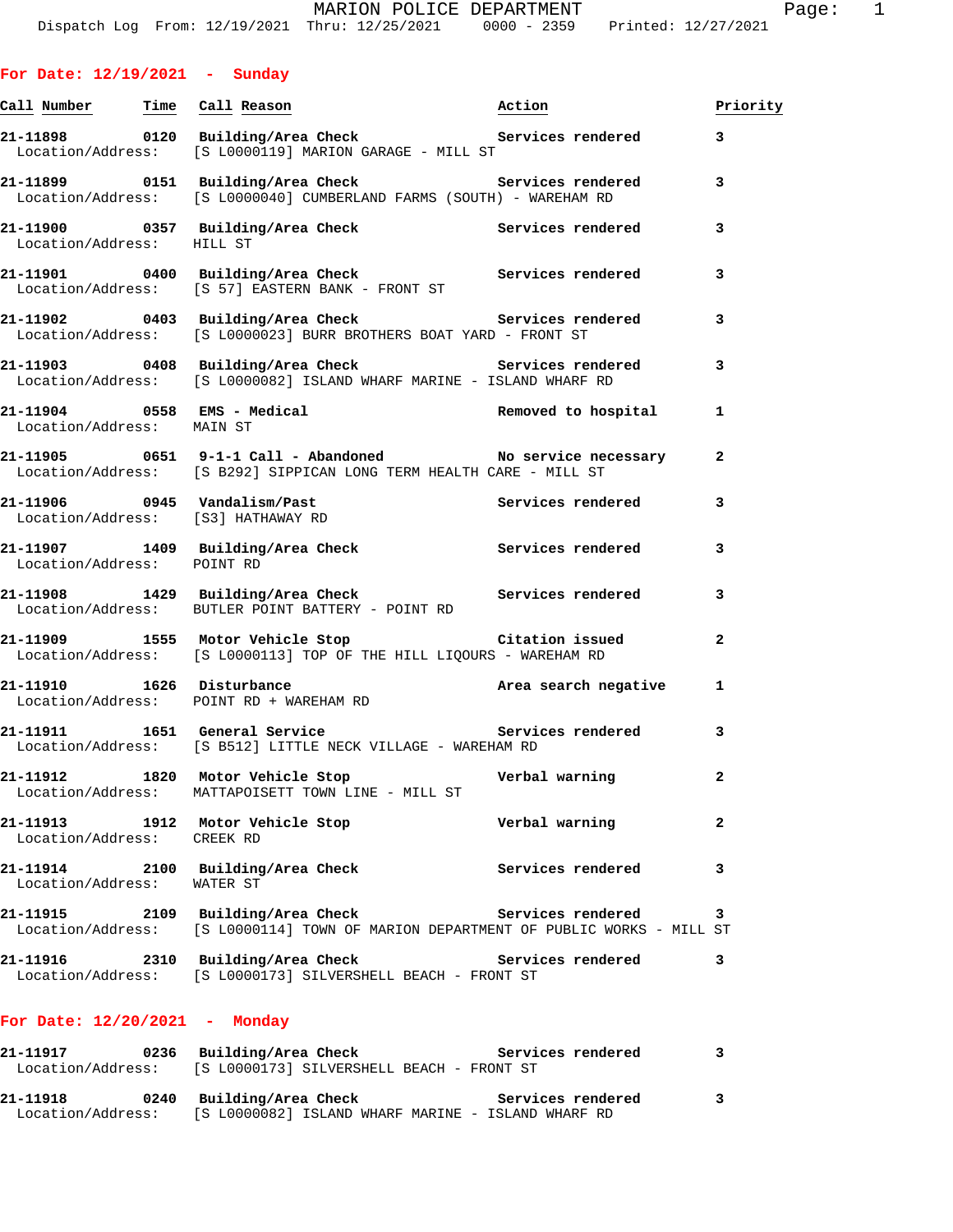|                                  | MARION POLICE DEPARTMENT<br>Dispatch Log From: 12/19/2021 Thru: 12/25/2021 0000 - 2359 Printed: 12/27/2021                           |              | Page: $2$    |
|----------------------------------|--------------------------------------------------------------------------------------------------------------------------------------|--------------|--------------|
|                                  | 21-11919 		 0244 Building/Area Check 		 Services rendered 3                                                                          |              |              |
|                                  | Location/Address: [S L0000151] OLD LANDING WHARF - FRONT ST                                                                          |              |              |
|                                  | 21-11920 0256 Building/Area Check Services rendered 3<br>Location/Address: [S L0000151] OLD LANDING WHARF - FRONT ST                 |              |              |
|                                  | 21-11921 0306 Building/Area Check Services rendered 3<br>Location/Address: [S L0000088] KITTANSETT CLUB - POINT RD                   |              |              |
| Location/Address: FRONT ST       | 21-11922 0705 Directed Patrol Services rendered 3                                                                                    |              |              |
|                                  | 21-11923 0835 Directed Patrol Investigated 19835 Directed Patrol 1988 Directed Patrol 2011 1982                                      |              |              |
|                                  | 21-11924 0841 Fire - Mutual Aid Martigated Investigated<br>Vicinity of: [S1] RT. 6 AT MATT. POWER EQUIPTMENT - MARION + SHERWOOD     |              | $\mathbf{1}$ |
|                                  | 21-11925 0852 Fire - Mutual Aid No service necessary 1<br>Location/Address: [S3] TOBEY HOSPITAL - HIGH ST                            |              |              |
|                                  | 21-11926 0856 Building/Area Check <b>The Investigated</b><br>Location/Address: [S L0000221] WASHBURN PARK - WASHBURN PARK RD         |              | 3            |
|                                  | 21-11927 0911 Directed Patrol 1nvestigated Investigated Location/Address: FRONT ST                                                   |              | 3            |
|                                  | 21-11928 0916 Building/Area Check http://www.finvestigated.com<br>Location/Address: [S L0000173] SILVERSHELL BEACH - FRONT ST        |              | 3            |
|                                  | 21-11929 0935 Directed Patrol<br>Location/Address: PARK - POINT RD                                                                   | Investigated | 3            |
|                                  | 21-11930 1012 Motor Vehicle Stop Written warning issued<br>Location/Address: WAREHAM RD + HERMITAGE RD                               |              | $\mathbf{2}$ |
|                                  | 21-11931. 1101 General Service No service necessary 3<br>Location/Address: WHYNOT CT + BARROS DR                                     |              |              |
|                                  | 21-11932 1130 Assist - Municipal Agency 1nvestigated<br>Vicinity of: [S3] NARROWS RD                                                 |              | 3            |
|                                  | 21-11933 1131 9-1-1 Call - Abandoned Investigated<br>Location/Address: [S L0000201] TABOR ACADEMY - MAINTENANCE BUILDING - SPRING ST |              |              |
|                                  | 21-11934 1150 Building/Area Check Services rendered<br>Location/Address: [S L0000173] SILVERSHELL BEACH - FRONT ST                   |              | 3            |
|                                  | 21-11935 1505 Directed Patrol 1998 1999 Services rendered 3<br>Location/Address: [S B392] SIPPICAN SCHOOL - SPRING ST                |              |              |
|                                  | 21-11936 1634 MVC - Property 1988 Report assigned<br>Location/Address: EXIT 35 OFF RAMP - ROUTE 195 EAST                             |              | $\mathbf{2}$ |
|                                  | 21-11937 1656 General Service 21-11937 3<br>Location/Address: [S B271] TOWN OF MARION POLICE DEPARTMENT - MILL ST                    |              |              |
|                                  | 21-11938 1812 Motor Vehicle Stop Nerbal warning<br>Location/Address: WAREHAM TOWN LINE - WAREHAM RD                                  |              | 2            |
| Location/Address: SOUTH ST       | 21-11939 1922 General Service                                                                                                        | Investigated | 3            |
| Location/Address: LEWIS ST       |                                                                                                                                      |              | 2            |
|                                  | 21-11941 2140 Motor Vehicle Stop Nerbal warning<br>Location/Address: POINT RD + REZENDES TER                                         |              | $\mathbf{2}$ |
| Location/Address: [S2] BENNER LN | 21-11942 2255 Assist/Other Police Department Investigated                                                                            |              | 2            |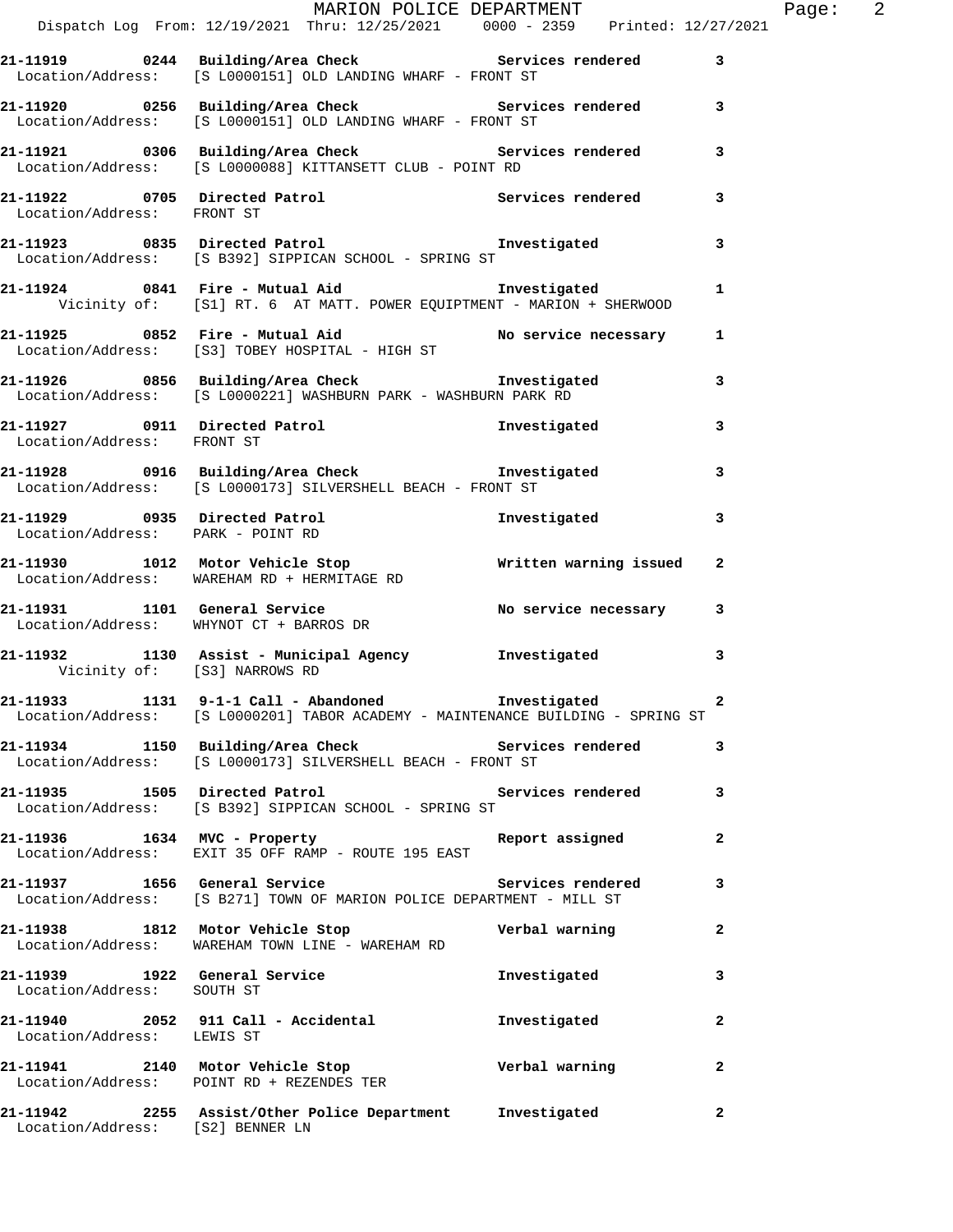## **For Date: 12/21/2021 - Tuesday**

|                                    | 21-11943 0047 Building/Area Check 5ervices rendered<br>Location/Address: [S L0000225] WELL'S SERVICE STATION - WAREHAM RD         |                       | 3                       |
|------------------------------------|-----------------------------------------------------------------------------------------------------------------------------------|-----------------------|-------------------------|
|                                    | 21-11944 0050 Building/Area Check Services rendered<br>Location/Address: [S L0000216] CHILDRENS ACADEMY - COUNTY RD               |                       | $\overline{\mathbf{3}}$ |
| Location/Address:                  | 21-11945 0114 Building/Area Check Services rendered<br>[S L0000173] SILVERSHELL BEACH - FRONT ST                                  |                       | 3                       |
| Location/Address: MILL ST          | 21-11946 0117 EMS - Medical Services rendered<br>Logation/Address: MIII ST                                                        |                       | $\mathbf{1}$            |
| Location/Address:                  | 21-11947 0139 Building/Area Check Services rendered<br>$[S L0000172]$ BREW-FISH - SPRING ST                                       |                       | 3                       |
|                                    | 21-11948 0140 Building/Area Check Services rendered<br>Location/Address: [S L0000027] CAPTAIN HADLEY HOUSE - FRONT ST             |                       | 3                       |
| Location/Address:                  | 21-11949 0149 Building/Area Check Services rendered<br>$[S L0000011]$ THE $CAZ - BARROS$ DR                                       |                       | 3                       |
|                                    | 21-11950 		 0220 Building/Area Check 		 Services rendered<br>Location/Address: [S L0000040] CUMBERLAND FARMS (SOUTH) - WAREHAM RD |                       | 3                       |
| Location/Address:                  | 21-11951 0232 Building/Area Check Services rendered<br>[S L0000088] KITTANSETT CLUB - POINT RD                                    |                       | 3                       |
|                                    | 21-11952 0257 Building/Area Check<br>Location/Address: [S L0000074] HILLER DODGE - MILL ST                                        | Services rendered     | 3                       |
|                                    | 21-11953 0302 Building/Area Check Services rendered<br>Location/Address: [S L0000221] WASHBURN PARK - WASHBURN PARK RD            |                       | 3                       |
|                                    | 21-11954 0347 Building/Area Check Services rendered<br>Location/Address: [S 137] TRI TOWN MOTORS - WAREHAM RD                     |                       | 3                       |
| Location/Address: ARROWHEAD LN     | $21-11955$ 0449 EMS - Medical                                                                                                     | No service necessary  | $\mathbf{1}$            |
| Location/Address: [S 152] FRONT ST | 21-11956      0825 Parking Enforcement          Investigated                                                                      |                       | 3                       |
|                                    | 21-11957 0845 Directed Patrol 20 Services rendered 3<br>Location/Address: [S B392] SIPPICAN SCHOOL - SPRING ST                    |                       |                         |
|                                    | 21-11958 1002 Waterways Area Patrol Services rendered<br>Location/Address: [S L0000173] SILVERSHELL BEACH - FRONT ST              |                       | $\overline{\mathbf{3}}$ |
|                                    | 21-11959 1100 Waterways Area Patrol 1100 Services rendered<br>Location/Address: BOAT RAMP / BEACH - OAKDALE AVE                   |                       | 3                       |
| 21-11960 1105 General Service      | Location/Address: [S B271] TOWN OF MARION POLICE DEPARTMENT - MILL ST                                                             | Services rendered 3   |                         |
|                                    | 21-11961 1114 Waterways Area Patrol Services rendered<br>Location/Address: CONVERSE POINT / AUCOOT - MOORINGS RD                  |                       | 3                       |
| 21-11962 1133 EMS - Medical        | Location/Address: [S B292] SIPPICAN LONG TERM HEALTH CARE - MILL ST                                                               | Removed to hospital 1 |                         |
|                                    | 21-11963 1215 911 Call - Accidental Investigated<br>Location/Address: [S B271] TOWN OF MARION POLICE DEPARTMENT - MILL ST         |                       | 2                       |
| 21-11964 1245 Directed Patrol      | Location/Address: POINT RD + BULLIVANT FARM RD                                                                                    | Services rendered     | 3                       |
|                                    | 21-11965 1259 Motor Vehicle Stop                                                                                                  | Verbal warning        | $\overline{a}$          |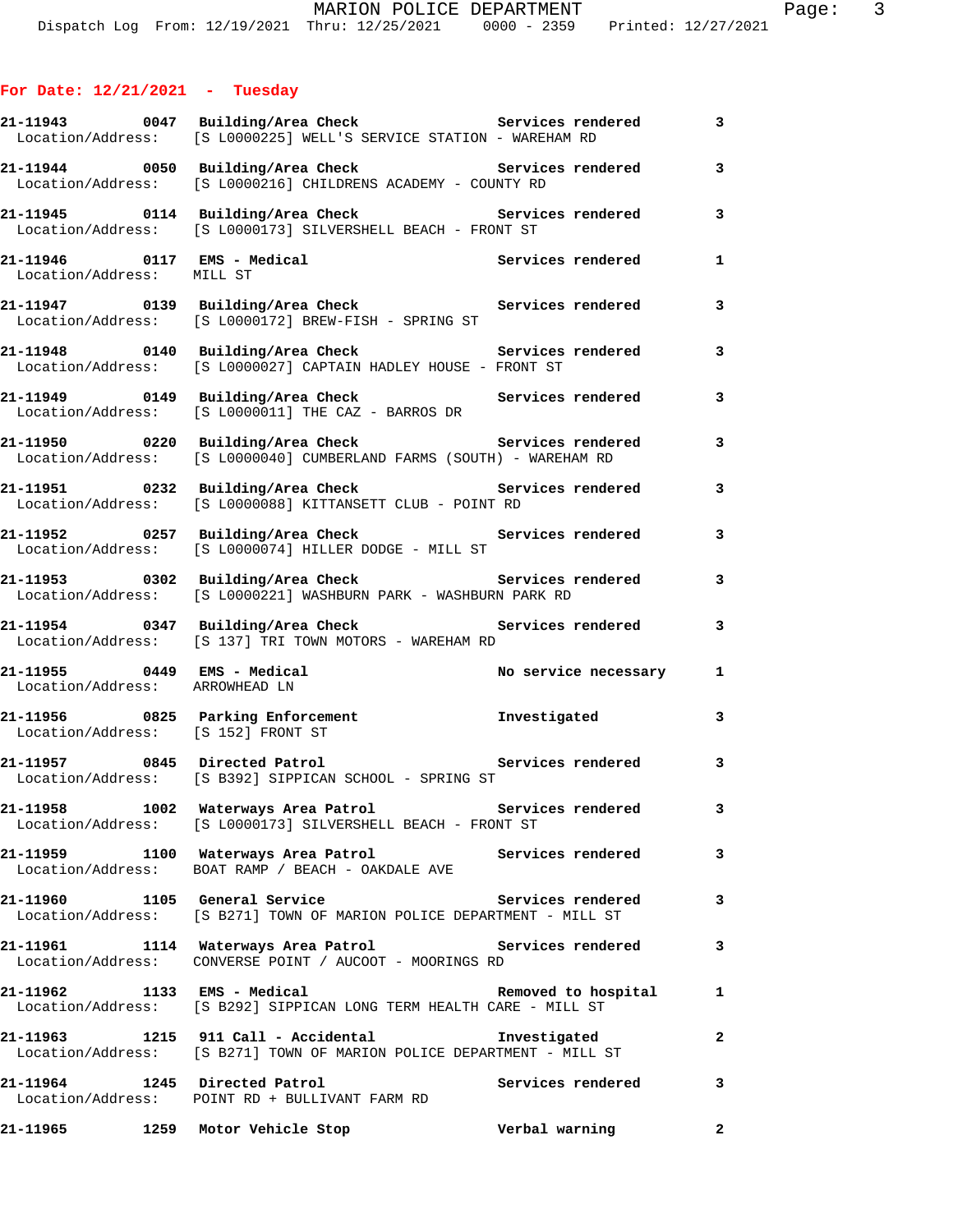|                                                   | Dispatch Log From: 12/19/2021 Thru: 12/25/2021 0000 - 2359 Printed: 12/27/2021                                                           | MARION POLICE DEPARTMENT | Page: $4$               |
|---------------------------------------------------|------------------------------------------------------------------------------------------------------------------------------------------|--------------------------|-------------------------|
|                                                   |                                                                                                                                          |                          |                         |
|                                                   | Location/Address: POINT RD BOGS - POINT RD                                                                                               |                          |                         |
| Location/Address: WEST AVE                        | 21-11966 1308 MVC - Hit & Run/Property 1nvestigated                                                                                      |                          | $\overline{a}$          |
|                                                   | 21-11967 1332 Fire - Alarm Services rendered<br>Location/Address: [S B512] LITTLE NECK VILLAGE - WAREHAM RD                              |                          | $\mathbf{1}$            |
|                                                   | 21-11968 1525 Directed Patrol 21 Services rendered 3<br>Location/Address: [S B392] SIPPICAN SCHOOL - SPRING ST                           |                          |                         |
|                                                   | 21-11969 1558 MVC - Property 1988 Report assigned<br>Location/Address: OFF RAMP - ROUTE 195 EAST + FRONT ST                              |                          | $\overline{2}$          |
|                                                   | 21-11970 1614 911 Call - Accidental                 Investigated<br>Location/Address: [S B292] SIPPICAN LONG TERM HEALTH CARE - MILL ST  |                          | $\overline{a}$          |
| 21-11971 1614 Fraud<br>Location/Address: FRONT ST |                                                                                                                                          | Report assigned          | 3                       |
| Location/Address: COTTAGE LN                      | 21-11972 1653 Building/Area Check 1997 Services rendered 3                                                                               |                          |                         |
| Location/Address: SARAH SHERMAN LN                | 21-11973 1742 Building/Area Check Services rendered                                                                                      |                          | $\overline{\mathbf{3}}$ |
| Location/Address: CRANBERRY WAY                   | 21-11974 1746 Suspicious Motor Vehicle Chronic Envestigated                                                                              |                          | $\overline{a}$          |
| Location/Address: PUMPING STATION RD              | 21-11975 1913 EMS - Medical and Removed to hospital                                                                                      |                          | 1                       |
|                                                   | 21-11976 2124 Building/Area Check Services rendered<br>Location/Address: [S L0000173] SILVERSHELL BEACH - FRONT ST                       |                          | $\mathbf{3}$            |
|                                                   | 21-11977 2159 Building/Area Check Services rendered 3<br>Location/Address: [S L0000230] TOWN OF MARION WING'S COVE BOAT RAMP - DELANO RD |                          |                         |
|                                                   | 21-11978 2215 Building/Area Check 21-11978 Services rendered 3<br>Location/Address: [S L0000001] A & J BOAT CORP. - POINT RD             |                          |                         |
|                                                   | 21-11979 2223 Suspicious Activity                                                                                                        | Report assigned          | $\overline{a}$          |

## **For Date: 12/22/2021 - Wednesday**

Location/Address: OLDE MEADOW RD

| 21-11980      0222  Building/Area Check          Services rendered                                                          |  | $\overline{3}$          |
|-----------------------------------------------------------------------------------------------------------------------------|--|-------------------------|
| Location/Address: [S L0000173] SILVERSHELL BEACH - FRONT ST                                                                 |  |                         |
| 21-11981 		 0228 Building/Area Check 		 Services rendered 3<br>Location/Address: [S L0000216] CHILDRENS ACADEMY - COUNTY RD |  |                         |
| 21-11982 6229 Building/Area Check 5ervices rendered 3<br>Location/Address: [S L0000172] BREW-FISH - SPRING ST               |  |                         |
| 21-11983 0232 Building/Area Check 6 Services rendered 3<br>Location/Address: [S 125] BLUE HAIR SALON - WAREHAM RD           |  |                         |
| 21-11984 0238 Building/Area Check Services rendered 3<br>Location/Address: [S L0000061] GILDA'S STONE ROOSTER - WAREHAM RD  |  |                         |
| 21-11985 0312 Building/Area Check 5 Services rendered 3<br>Location/Address: [S 137] TRI TOWN MOTORS - WAREHAM RD           |  |                         |
| Location/Address: [S L0000027] CAPTAIN HADLEY HOUSE - FRONT ST                                                              |  | $\overline{\mathbf{3}}$ |
| 21-11987 0400 Building/Area Check 5ervices rendered<br>Location/Address: [S 131] FIELDSTONE FARM MARKET - MILL ST           |  | $\mathbf{3}$            |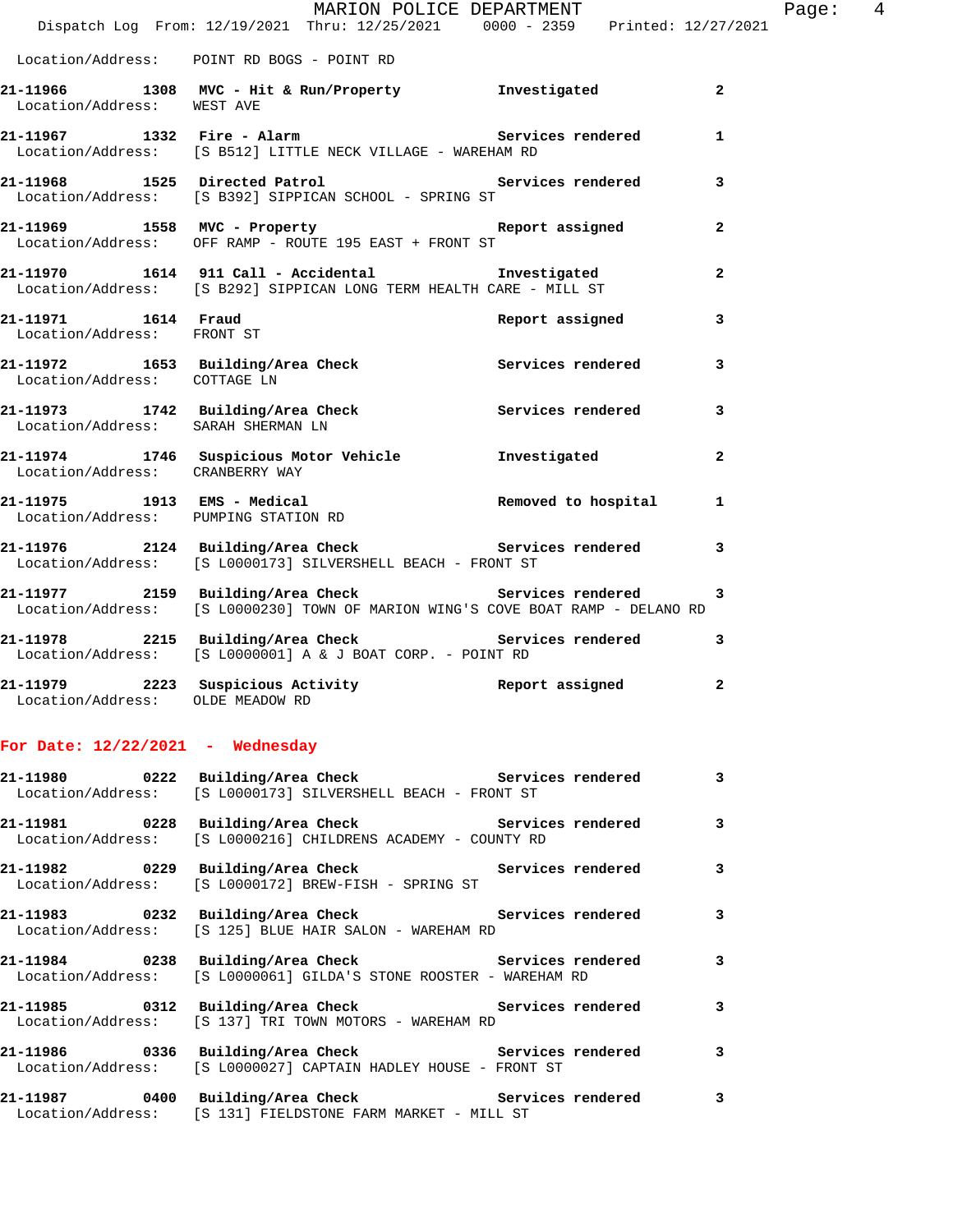|                                                                       | MARION POLICE DEPARTMENT<br>Dispatch Log From: 12/19/2021 Thru: 12/25/2021 0000 - 2359 Printed: 12/27/2021                                               |                             |                | Page: 5 |  |
|-----------------------------------------------------------------------|----------------------------------------------------------------------------------------------------------------------------------------------------------|-----------------------------|----------------|---------|--|
|                                                                       | 21-11988 0402 Building/Area Check Services rendered 3<br>Location/Address: [S 42] LIGHTHOUSE LIQUORS - MILL ST                                           |                             |                |         |  |
|                                                                       | 21-11989 0412 MVC - Property <b>1</b> Investigated 2<br>$Location/Address:$ DELANO RD + STONEY RUN LN                                                    |                             |                |         |  |
|                                                                       | 21-11990 0608 Motor Vehicle Stop Verbal warning<br>Location/Address: [S B271] TOWN OF MARION POLICE DEPARTMENT - MILL ST                                 |                             | $\overline{a}$ |         |  |
|                                                                       | 21-11991 0703 Motor Vehicle Stop Verbal warning<br>Location/Address: [S L0000061] GILDA'S STONE ROOSTER - WAREHAM RD                                     |                             | $\mathbf{2}$   |         |  |
|                                                                       |                                                                                                                                                          |                             | 3              |         |  |
|                                                                       | 21-11993 1005 Waterways Complaint Investigated<br>Location/Address: [S B423] TABOR ACADEMY - LILLARD HALL - FRONT ST                                     |                             | $\overline{a}$ |         |  |
| Location/Address: ZORA RD                                             | 21-11994 1041 911 Call - Accidental Martigated                                                                                                           |                             | $\overline{a}$ |         |  |
| Location/Address: POINT RD                                            | 21-11995 1045 Lost Property 1045 Services rendered                                                                                                       |                             | 3              |         |  |
|                                                                       | 21-11996 1116 Health/Welfare <b>120 Communist Constructs</b> 21-11996 1116 Health/Welfare<br>Location/Address: [S B512] LITTLE NECK VILLAGE - WAREHAM RD |                             |                |         |  |
|                                                                       | 21-11997 1118 EMS - Medical 1 Removed to hospital 1<br>Location/Address: [S B292] SIPPICAN LONG TERM HEALTH CARE - MILL ST                               |                             |                |         |  |
| Location/Address: POINT RD                                            | 21-11998 1126 Animal Complaint                                                                                                                           | Investigated                | 3              |         |  |
| Location/Address: COTTAGE ST                                          | 21-11999 1241 Animal Complaint 10 Investigated                                                                                                           |                             | 3              |         |  |
| Location/Address: COUNTY RD                                           | 21-12000 1413 Directed Patrol Nervices rendered                                                                                                          |                             | $\mathbf{3}$   |         |  |
|                                                                       | 21-12001 1415 Assist/Other Police Department Services rendered<br>Location/Address: [S1] COUNTY RD                                                       |                             | $\mathbf{2}$   |         |  |
| Location/Address: [S KB8] CONVERSE RD                                 | 21-12002 1438 Animal Complaint Threstigated                                                                                                              |                             |                |         |  |
|                                                                       | 21-12003 1649 Building/Area Check Services rendered<br>Location/Address: [S L0000173] SILVERSHELL BEACH - FRONT ST                                       |                             | 3              |         |  |
| 21-12004 1729 MVC - Property<br>Location/Address: SPRING ST + MILL ST |                                                                                                                                                          | Report assigned             | $\mathbf{2}$   |         |  |
| 21-12005 1731 EMS - Medical<br>Location/Address: ROGERS DR            |                                                                                                                                                          | Removed to hospital         | 1              |         |  |
| 21-12006 1818 Fire - Alarm<br>Location/Address: PIE AL                |                                                                                                                                                          | Investigated                | 1              |         |  |
| 21-12007 2026 EMS - Medical<br>Location/Address: FRONT ST             |                                                                                                                                                          | Removed to hospital         | 1              |         |  |
| Location/Address: [S3] COUNTY RD                                      | 21-12008 2048 Assist/Other Police Department Referred to other agency 2                                                                                  |                             |                |         |  |
| 21-12009 2106 Message Delivery<br>Location/Address: LEWIS ST          |                                                                                                                                                          | Message/summons delivered 3 |                |         |  |
|                                                                       |                                                                                                                                                          |                             |                |         |  |

## **For Date: 12/23/2021 - Thursday**

| 21-12010          | Building/Area Check | Services rendered |  |
|-------------------|---------------------|-------------------|--|
| Location/Address: | MOORINGS RD         |                   |  |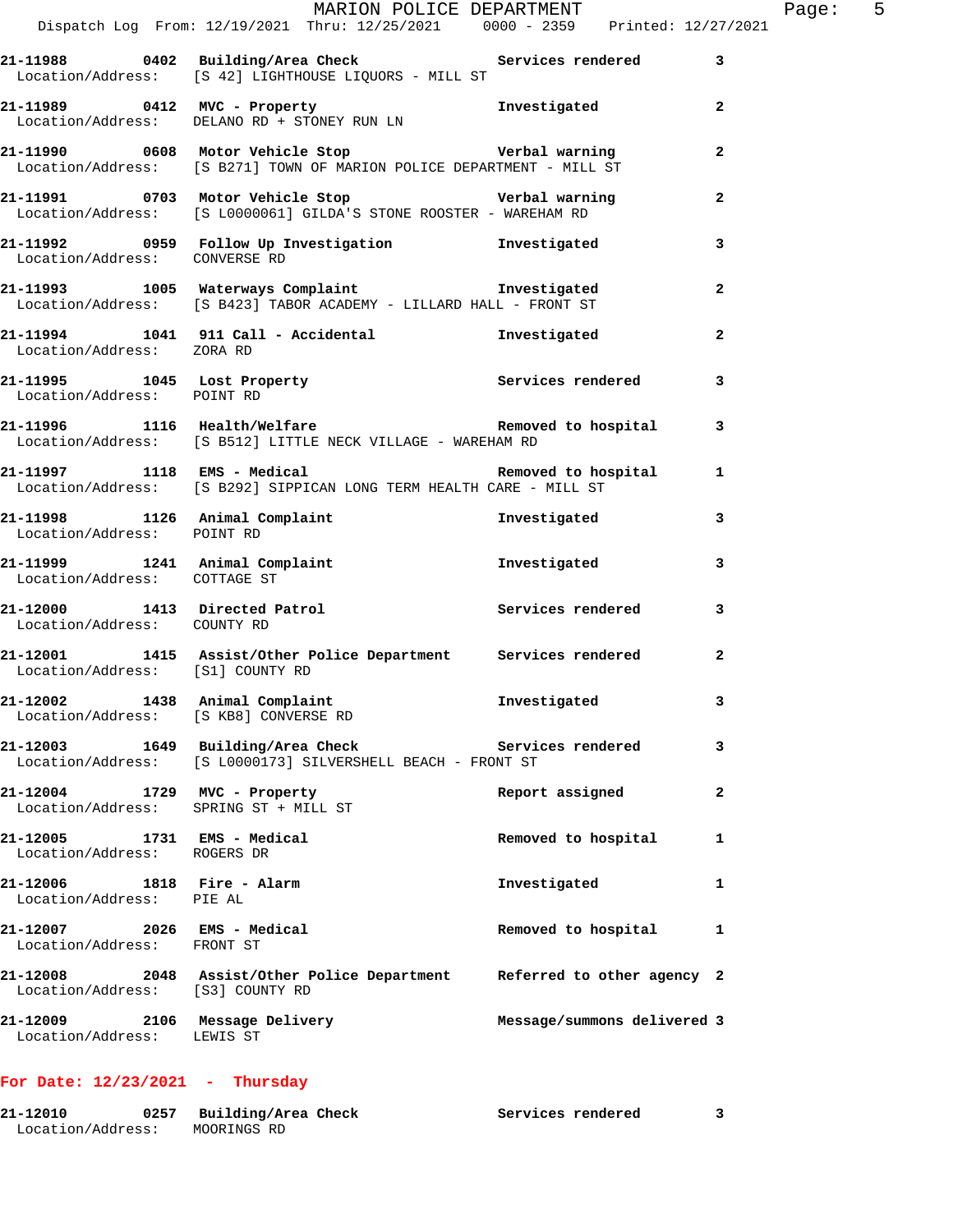| Location/Address: LEWIS ST                                           | 21-12011 0303 Building/Area Check Services rendered                                                                                 |                     | $\overline{\mathbf{3}}$ |
|----------------------------------------------------------------------|-------------------------------------------------------------------------------------------------------------------------------------|---------------------|-------------------------|
|                                                                      | 21-12012 0310 Building/Area Check Services rendered<br>Location/Address: [S L0000151] OLD LANDING WHARF - FRONT ST                  |                     | 3                       |
|                                                                      | 21-12013 0315 Building/Area Check<br>Location/Address: [S L0000074] HILLER DODGE - MILL ST                                          | Investigated        | 3                       |
|                                                                      | 21-12014 0321 Building/Area Check<br>Location/Address: [S L0000011] THE CAZ - BARROS DR                                             | Services rendered   | 3                       |
| Location/Address: ATLANTIS DR                                        | 21-12015 0321 Building/Area Check 1nvestigated                                                                                      |                     | 3                       |
|                                                                      | 21-12016 0329 Building/Area Check <b>The Investigated</b><br>Location/Address: [S 137] TRI TOWN MOTORS - WAREHAM RD                 |                     | 3                       |
|                                                                      | 21-12017   0332   Building/Area Check   Investigated<br>Location/Address: [S L0000061] GILDA'S STONE ROOSTER - WAREHAM RD           |                     | 3                       |
| Location/Address:                                                    | 21-12018 0333 Building/Area Check Services rendered<br>[S L0000088] KITTANSETT CLUB - POINT RD                                      |                     | 3                       |
| Location/Address:                                                    | 21-12019 0438 Building/Area Check <b>hereogene investigated</b><br>[S L0000114] TOWN OF MARION DEPARTMENT OF PUBLIC WORKS - MILL ST |                     | 3                       |
| Location/Address: FRONT ST                                           | 21-12020 0556 Building/Area Check No service necessary 3                                                                            |                     |                         |
|                                                                      | 21-12021 0559 Building/Area Check Services rendered<br>Location/Address: [S L0000054] TOWN OF MARION EVERGREEN CEMETERY - MILL ST   |                     | 3                       |
|                                                                      | 21-12022 0657 Building/Area Check Threstigated<br>Location/Address: [S 131] FIELDSTONE FARM MARKET - MILL ST                        |                     | 3                       |
|                                                                      | 21-12023 1005 Building/Area Check Services rendered<br>Location/Address: [S L0000082] ISLAND WHARF MARINE - ISLAND WHARF RD         |                     | 3                       |
|                                                                      | 21-12024 1037 ABANDONED PROPERTY<br>Location/Address: CROSS NECK RD + LADY SLIPPER LN                                               | Investigated        | 3                       |
| 21-12025 1038 General Service                                        | Location/Address: [S B392] SIPPICAN SCHOOL - SPRING ST                                                                              | Services rendered   | 3                       |
| 21-12026<br>Location/Address: COUNTY RD                              | 1045 EMS - Medical                                                                                                                  | Removed to hospital | $\mathbf{1}$            |
| 21-12027 1151 EMS - Mutual Aid<br>Location/Address: [S3] KIMBERLY CT |                                                                                                                                     | Removed to hospital | 1                       |
| 21-12028 1228 General Service<br>Location/Address: POINT RD          |                                                                                                                                     | Services rendered   | 3                       |
| 21-12029 1657 Building/Area Check<br>Location/Address: COTTAGE LN    |                                                                                                                                     | Services rendered   | 3                       |
| 21-12030 1723 Motor Vehicle Stop                                     | Location/Address: POINT RD + DELANO RD                                                                                              | Verbal warning      | 2                       |
| Location/Address: COUNTY RD                                          | 21-12031 1734 Suspicious Motor Vehicle                                                                                              | Report assigned     | $\mathbf{2}$            |
| 21-12032 1826 General Service                                        | Location/Address: [S 57] EASTERN BANK - FRONT ST                                                                                    | Services rendered   | 3                       |
| 21-12033                                                             | 1854 Building/Area Check<br>Location/Address: [S L0000003] ADVENT CHRISTIAN CAMPGROUNDS - OAKDALE AVE                               | Services rendered   | 3                       |
|                                                                      | 21-12034 2022 Building/Area Check                                                                                                   | Services rendered   | 3                       |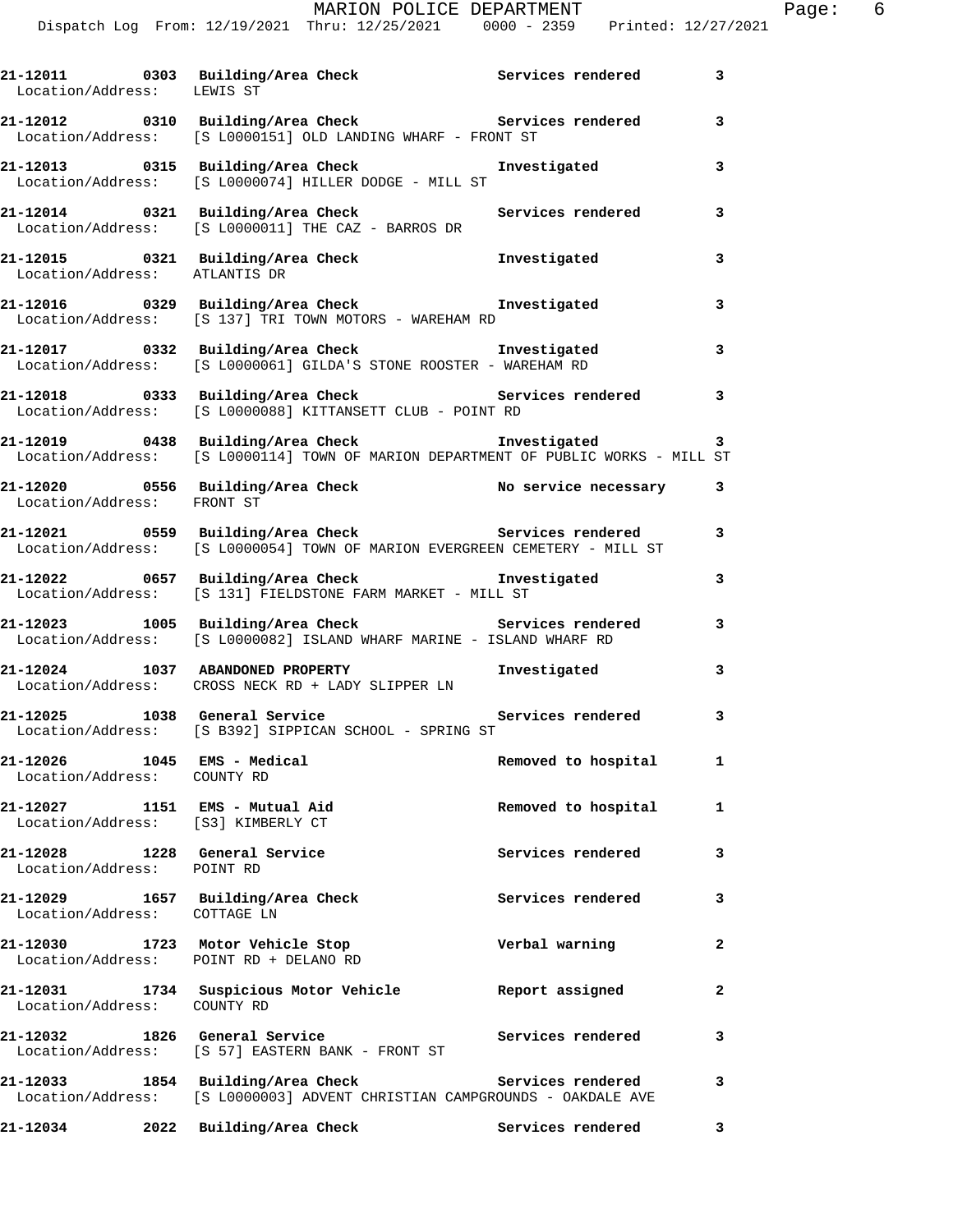|                                                         | Dispatch Log From: 12/19/2021 Thru: 12/25/2021 0000 - 2359 Printed: 12/27/2021                                                                | MARION POLICE DEPARTMENT | Page: 7                 |
|---------------------------------------------------------|-----------------------------------------------------------------------------------------------------------------------------------------------|--------------------------|-------------------------|
|                                                         |                                                                                                                                               |                          |                         |
|                                                         | Location/Address: [S L0000218] TOWN OF MARION COMMUNITY CENTER - MILL ST                                                                      |                          |                         |
|                                                         | 21-12035 2028 EMS - Medical Contract Removed to hospital 1<br>Location/Address: [S B292] SIPPICAN LONG TERM HEALTH CARE-WINDSOR 212 - MILL ST |                          |                         |
|                                                         | 21-12036 2100 Motor Vehicle Stop 5 1nvestigated 2<br>Location/Address: FRONT ST + RYDERS LN                                                   |                          |                         |
|                                                         | 21-12037 2115 Assist/Other Police Department No such person can be found                                                                      |                          | $\mathbf{2}$            |
| Location/Address: [S KB14] MILL ST                      |                                                                                                                                               |                          |                         |
|                                                         | 21-12038 2123 Building/Area Check Services rendered 3<br>Location/Address: [S B392] SIPPICAN SCHOOL - SPRING ST                               |                          |                         |
|                                                         | 21-12039 2144 Building/Area Check Services rendered<br>Location/Address: POINT TO DELANO - CROSS NECK RD                                      |                          | 3                       |
|                                                         | 21-12040 2207 Building/Area Check 5ervices rendered 3<br>Location/Address: [S L0000221] WASHBURN PARK - WASHBURN PARK RD                      |                          |                         |
| Location/Address: INDIAN COVE RD                        | 21-12041 2238 Building/Area Check Services rendered                                                                                           |                          | 3                       |
| Location: MARION VILLAGE                                | 21-12042 2307 Building/Area Check Services rendered 3                                                                                         |                          |                         |
| For Date: $12/24/2021$ - Friday                         |                                                                                                                                               |                          |                         |
|                                                         | 21-12043 0229 Building/Area Check 5ervices rendered 3<br>Location/Address: [S L0000061] GILDA'S STONE ROOSTER - WAREHAM RD                    |                          |                         |
| Location/Address: INDIAN COVE RD                        | 21-12044 0237 Building/Area Check Services rendered                                                                                           |                          | 3                       |
|                                                         | 21-12045 0252 Building/Area Check Services rendered<br>Location/Address: [S L0000151] OLD LANDING WHARF - FRONT ST                            |                          | $\overline{\mathbf{3}}$ |
| Location/Address: WATER ST                              | 21-12046  0314 Building/Area Check  Services rendered                                                                                         |                          | 3                       |
|                                                         | 21-12047 0413 Burglar Alarm No Service necessary<br>Location/Address: [S L0000040] CUMBERLAND FARMS (SOUTH) - WAREHAM RD                      |                          | 2                       |
|                                                         | 21-12048 0427 Building/Area Check 5ervices rendered 3<br>Location/Address: [S L0000149] TOWN OF MARION OLD LANDING CEMETERY - SPRING ST       |                          |                         |
|                                                         | 21-12049 0534 Building/Area Check 5ervices rendered 3<br>Location/Address: [S 125] BLUE HAIR SALON - WAREHAM RD                               |                          |                         |
| 21-12050 0536 Fire - Alarm<br>Location/Address: CARD DR |                                                                                                                                               | Investigated             | $\mathbf{1}$            |
|                                                         | Location/Address: [S L0000074] HILLER DODGE - MILL ST                                                                                         |                          |                         |
|                                                         | 21-12052    0555 Building/Area Check    Gervices rendered    3<br>Location/Address: [S 10] BENSON BROOK MARINE PARK - BENSON BROOK RD         |                          |                         |
|                                                         | 21-12053 0558 Building/Area Check 1nvestigated 3<br>Location/Address: [S 36] EAST OVER RESERVATION - COUNTY RD                                |                          |                         |
| Location/Address: [S1] SHORE DR                         | 21-12054 0617 EMS - Mutual Aid Nemoved to hospital                                                                                            |                          | 1                       |
|                                                         | 21-12055 0619 Building/Area Check 5ervices rendered 3<br>Location/Address: [S L0000173] SILVERSHELL BEACH - FRONT ST                          |                          |                         |
| 21-12056 0746 Officer Wanted<br>Vicinity of: CRAPO ST   |                                                                                                                                               | Services rendered        | $\mathbf{2}$            |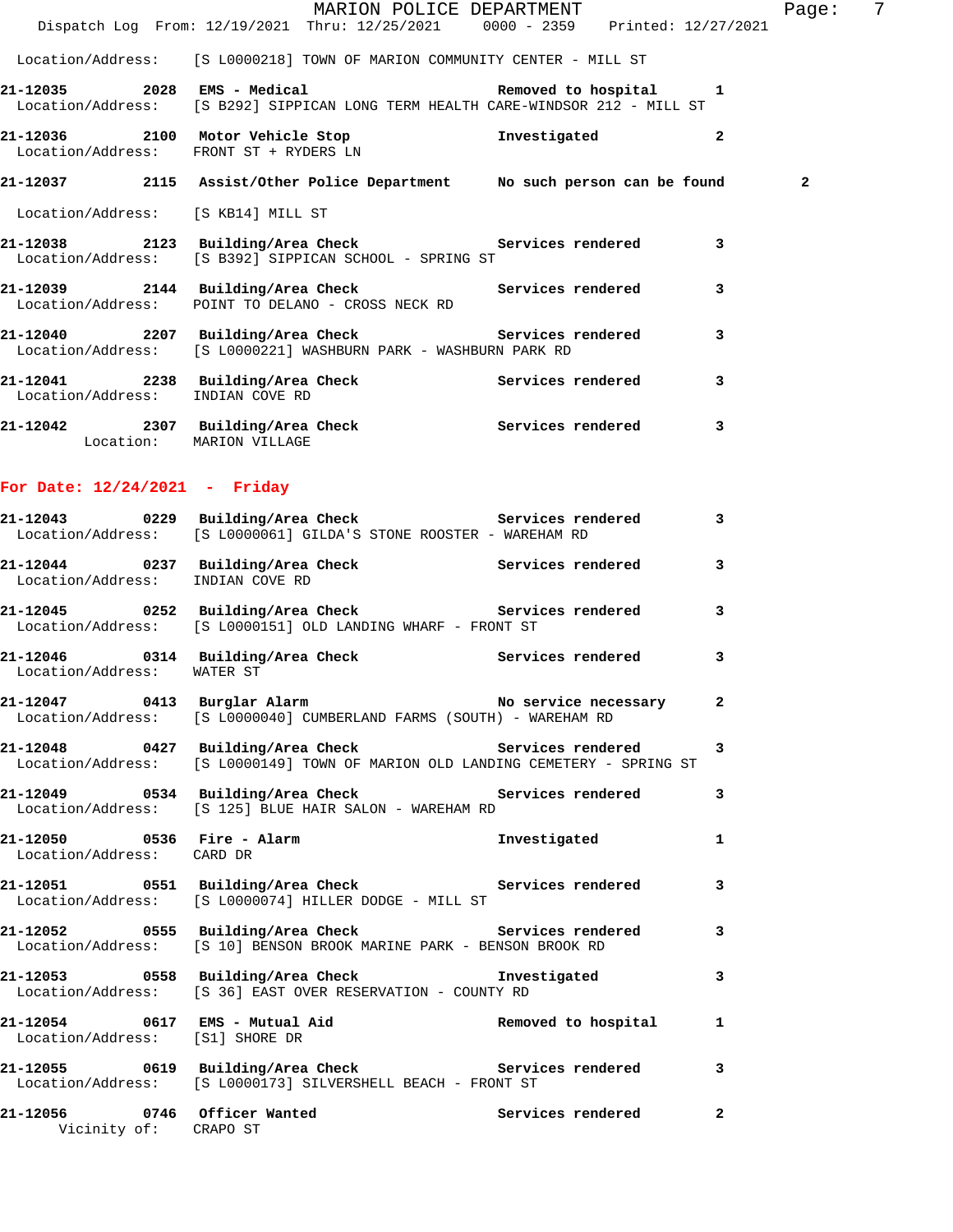| 27/2021 |  |
|---------|--|

| 21-12057 1112 MVC - Property<br>Location/Address: ROUTE 195 WEST |                                                                                                                                            | Removed to hospital | $\mathbf{2}$            |
|------------------------------------------------------------------|--------------------------------------------------------------------------------------------------------------------------------------------|---------------------|-------------------------|
| 21-12058 1155 Directed Patrol<br>Location/Address: CONVERSE RD   |                                                                                                                                            | Investigated        | $\mathbf{3}$            |
| Location/Address: JOANNE DR                                      | 21-12059 1443 Animal Complaint                                                                                                             | Services rendered   | 3                       |
|                                                                  | 21-12060 1536 MVC - Hit & Run/Property Report assigned<br>Location/Address: WAREHAM RD + POINT RD                                          |                     | $\mathbf{2}$            |
|                                                                  | 21-12061 1633 Motor Vehicle Stop<br>Location/Address: MILL ST + PARLOWTOWN RD                                                              | Verbal warning      | $\mathbf{2}$            |
| Location/Address: COTTAGE LN                                     | 21-12062 1703 Building/Area Check Services rendered                                                                                        |                     | 3                       |
| Location: MARION CENTER                                          | 21-12063 1703 Building/Area Check 1997 Services rendered 3                                                                                 |                     |                         |
|                                                                  | 21-12064 1858 Building/Area Check 5ervices rendered 3<br>Location/Address: MAGNOLLIA CRANBERRY - FRONT ST                                  |                     |                         |
| Location/Address: SARAH SHERMAN LN                               | 21-12065 1917 Building/Area Check 5ervices rendered 3                                                                                      |                     |                         |
| Location/Address: HOLLY POND RD                                  | 21-12066 2016 EMS - Medical Services rendered                                                                                              |                     | 1                       |
|                                                                  | 21-12067 2115 Building/Area Check 5ervices rendered 3<br>Location/Address: [S 118] MARION VILLAGE ESTATES - VILLAGE DR                     |                     |                         |
|                                                                  | 21-12068 2138 Building/Area Check Services rendered<br>Location/Address: [S B3721] FIRST CONGREGATIONAL CHURCH COMMUNITY CENTER - FRONT ST |                     | 3                       |
| Location/Address: PLANTING ISLAND RD                             | 21-12069 2203 Building/Area Check 2011 Services rendered 3                                                                                 |                     |                         |
|                                                                  | 21-12070 2209 Building/Area Check Services rendered 3<br>Location/Address: [S B471] COUNTRYSIDE CHILD CARE - FRONT ST                      |                     |                         |
|                                                                  | 21-12071 2210 Building/Area Check Services rendered 3<br>Location/Address: [S L0000088] KITTANSETT CLUB - POINT RD                         |                     |                         |
|                                                                  | 21-12072 2215 Suspicious Motor Vehicle 5 Investigated<br>Location/Address: WING'S COVE BOAT RAMP - DELANO RD                               |                     | $\mathbf{2}$            |
|                                                                  | 21-12073 2232 Building/Area Check<br>Location/Address: [S 137] TRI TOWN MOTORS - WAREHAM RD                                                | Services rendered   | 3                       |
| Location/Address: WAREHAM RD                                     | 21-12074 2255 Motor Vehicle Stop                                                                                                           | Citation issued     | $\mathbf{2}$            |
| For Date: $12/25/2021$ - Saturday                                |                                                                                                                                            |                     |                         |
|                                                                  | 21-12075 0316 Building/Area Check 5ervices rendered<br>Location/Address: [S L0000040] CUMBERLAND FARMS (SOUTH) - WAREHAM RD                |                     | 3                       |
| 21-12076                                                         | 0321 Building/Area Check                                                                                                                   | Services rendered   | $\overline{\mathbf{3}}$ |

 Location/Address: [S 57] EASTERN BANK - FRONT ST **21-12077 0327 Building/Area Check Services rendered 3**  Location/Address: [S 125] BLUE HAIR SALON - WAREHAM RD

**21-12078 0336 Building/Area Check Investigated 3**  Location/Address: [S L0000074] HILLER DODGE - MILL ST **21-12079 0340 Building/Area Check Investigated 3**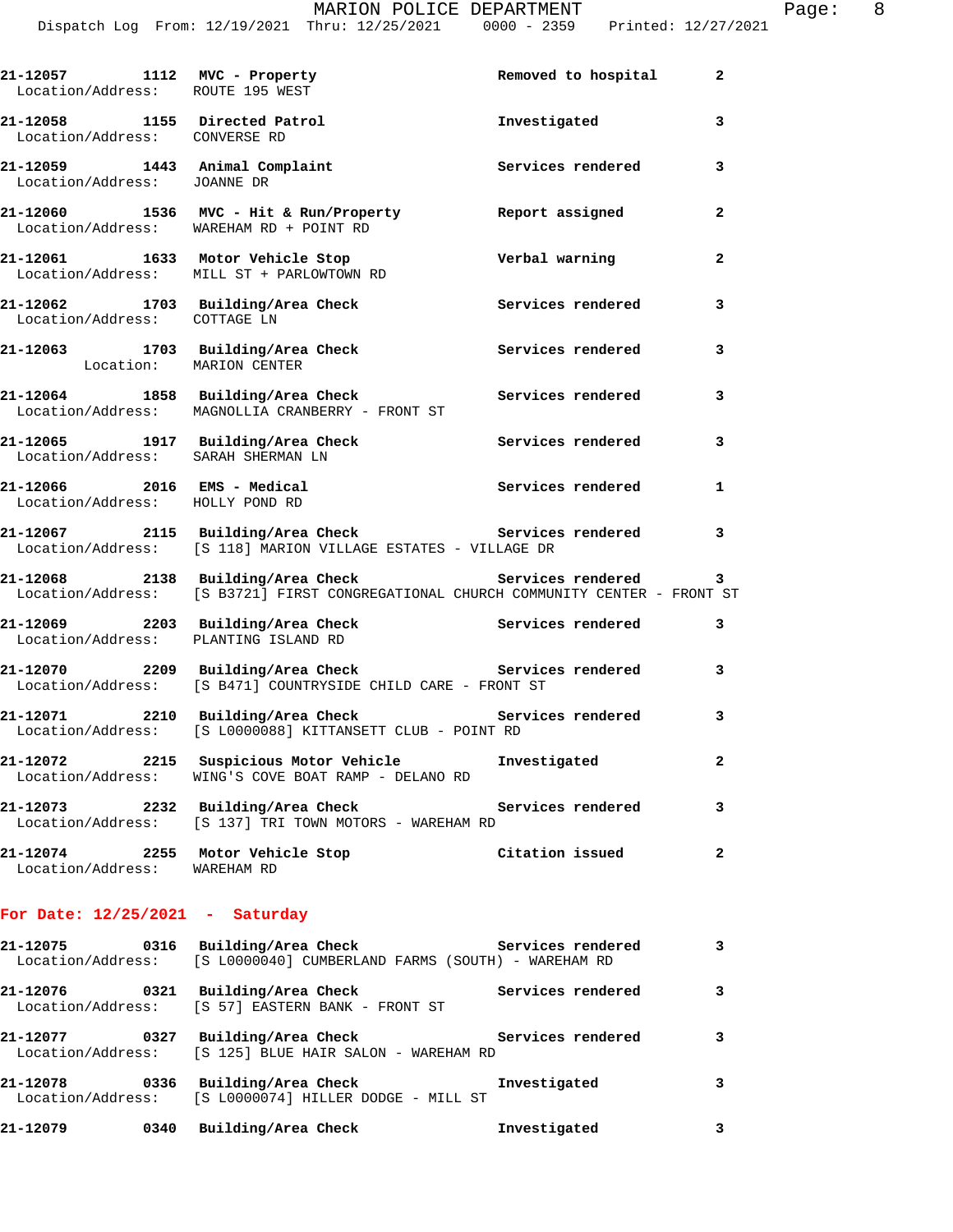|                                | $\verb+MARION POLICE DEPARTMENT\n  Dispatch Log From: 12/19/2021 Thru: 12/25/2021 0000 - 2359 Printed: 12/27/2021$                                                           |                            | Page: 9      |
|--------------------------------|------------------------------------------------------------------------------------------------------------------------------------------------------------------------------|----------------------------|--------------|
|                                | Location/Address: [S 156] ARNE EXCAVATING - CONVERSE RD                                                                                                                      |                            |              |
|                                | 21-12080 0346 Directed Patrol 1 and 1 and 121-12080 0346 01 and 21-12080<br>Location/Address: [S L0000173] SILVERSHELL BEACH - FRONT ST                                      |                            |              |
|                                | 21-12081 0355 Directed Patrol 1 and 1 and 121-12081<br>Location/Address: [S L0000151] OLD LANDING WHARF - FRONT ST                                                           |                            | 3            |
| Location/Address: ICHABOD LN   | 21-12082 0400 Directed Patrol                                                                                                                                                | Investigated               | 3            |
| Location/Address: POINT RD     | 21-12083 0406 Directed Patrol 21-12083 Services rendered                                                                                                                     |                            | 3            |
|                                | 21-12084 0418 Directed Patrol Services rendered<br>Location/Address: [S L0000155] PLANTING ISLAND CAUSEWAY - PLANTING ISLAND RD                                              |                            | 3            |
|                                | 21-12085 0429 Building/Area Check Services rendered 3<br>Location/Address: [S 125] BLUE HAIR SALON - WAREHAM RD                                                              |                            |              |
|                                | Location/Address: [S L0000114] TOWN OF MARION DEPARTMENT OF PUBLIC WORKS - MILL ST                                                                                           |                            |              |
|                                |                                                                                                                                                                              |                            |              |
|                                | <br> 21-12088             0750   EMS – Medical                                   Removed to hospital          1<br>Location/Address: [S L0000064] GRAINGER POTTERY - MILL ST |                            |              |
| Location/Address: FRONT ST     | 21-12089 0818 General Service 3 Services rendered 3                                                                                                                          |                            |              |
| Location/Address: BRIGGS LN    | 21-12090 0821 911 Call - Accidental Carvices rendered                                                                                                                        |                            | $\mathbf{2}$ |
|                                | 21-12091 1054 Health/Welfare <b>1200 Removed</b> to hospital 3<br>Location/Address: [S 118] MARION VILLAGE ESTATES - VILLAGE DR                                              |                            |              |
| Location/Address: DELANO RD    | 21-12092 1132 Health/Welfare Services rendered                                                                                                                               |                            | 3            |
|                                | 21-12093 1203 Civil Complaint 1203 Report assigned 3<br>Location/Address: [S B271] TOWN OF MARION POLICE DEPARTMENT - MILL ST                                                |                            |              |
|                                | 21-12094 1456 Vandalism/Past<br>Location/Address: [S L0000114] TOWN OF MARION DEPARTMENT OF PUBLIC WORKS - MILL ST                                                           | Investigated               | 3            |
|                                | 21-12095 1600 EMS - Medical<br>Location/Address: HOLLY POND RD                                                                                                               | Removed to hospital 1      |              |
| Location/Address: ABELS WAY    | 21-12096 1644 Building/Area Check 1nvestigated                                                                                                                               |                            | 3            |
|                                | 21-12097 1737 Building/Area Check Services rendered 3<br>Location/Address: [S L0000061] GILDA'S STONE ROOSTER - WAREHAM RD                                                   |                            |              |
|                                | 21-12098 1739 Motor Vehicle Stop Nerbal warning<br>Location/Address: [S 98] OVERPASS - ROUTE 105 AT ROUTE 195 - FRONT ST                                                     |                            | $\mathbf{2}$ |
|                                | 21-12099 1826 Motor Vehicle Stop<br>Location/Address: [S L0000172] BREW-FISH - SPRING ST                                                                                     | Report assigned            | 2            |
| Location/Address: KABEYUN RD   | 21-12100 2030 General Service                                                                                                                                                | Referred to other agency 3 |              |
| Location/Address: HERMITAGE RD | 21-12101 2053 General Service No service necessary 3                                                                                                                         |                            |              |
|                                | 21-12102 2108 EMS - Medical Contract Removed to hospital<br>Location/Address: [S B292] SIPPICAN LONG TERM HEALTH CARE - MILL ST                                              |                            | 1            |